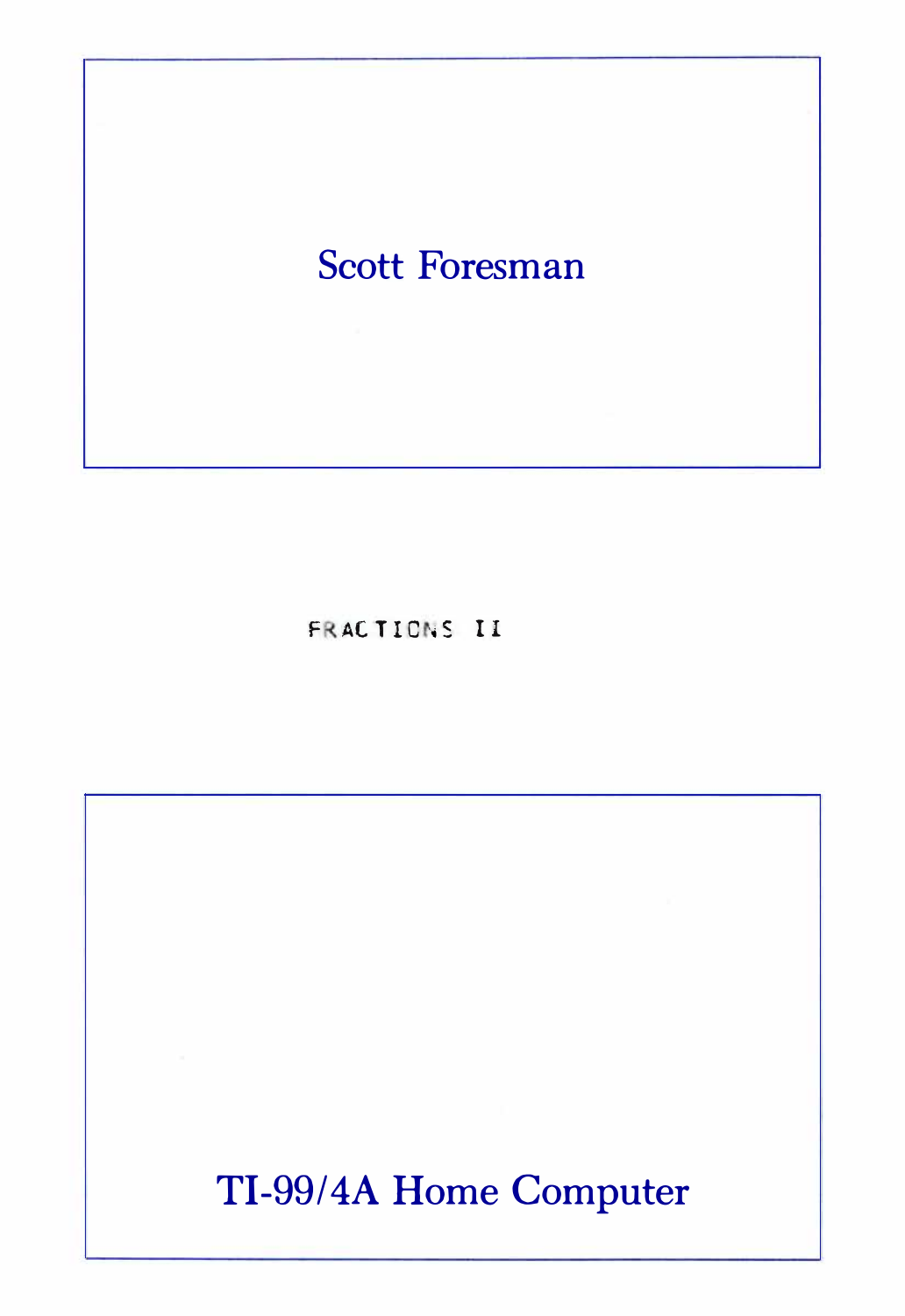# **Keyboard Guide For The TI 99/ A**

| <b>Press</b>          | Тo                                                                                             |
|-----------------------|------------------------------------------------------------------------------------------------|
| <b>ENTER</b>          | pass through title screens quickly.<br>have the computer accept an answer.                     |
| Space Bar             | move the cursor or a designated object<br>on the screen.<br>indicate choice of item on screen. |
| <b>FCTN 3 (ERASE)</b> | erase input before ENTER is pressed.                                                           |
| FCTN 4 (CLEAR)        | erase input before ENTER is pressed.                                                           |
| FCTN 5 (BEGIN)        | return to the main list of activities<br>at the beginning of the module.                       |
| FCTN 7 (AID)          | get available help.                                                                            |
| FCTN 8 (REDO)         | begin an activity again.                                                                       |
| $FCTN = (OUTT)$       | leave the program.                                                                             |
|                       |                                                                                                |

#### **Inserting the Cartridge**

- 1. If you have been programming in BASIC, save your data before inserting a cartridge. When you insert a cartridge into the console, the computer automatically erases all data or program material you have entered and returns to the master title screen to begin the new program.
- 2. Be sure the cartridge is free of static electricity before inserting it into the computer (see the "Maintenance and Service'' section in this booklet).
- 3. Turn the computer ON, and wait for the master title screen to appear.



4. Slide the cartridge into the slot on the console.



5. Press any key to make the master selection list appear. Then, press the appropriate number key for your selection.

#### **Removing the Cartridge**

- 1. To remove the cartridge at the end of play, press **QUIT** to return to the master title screen.
- 2. Remove the cartridge from the slot.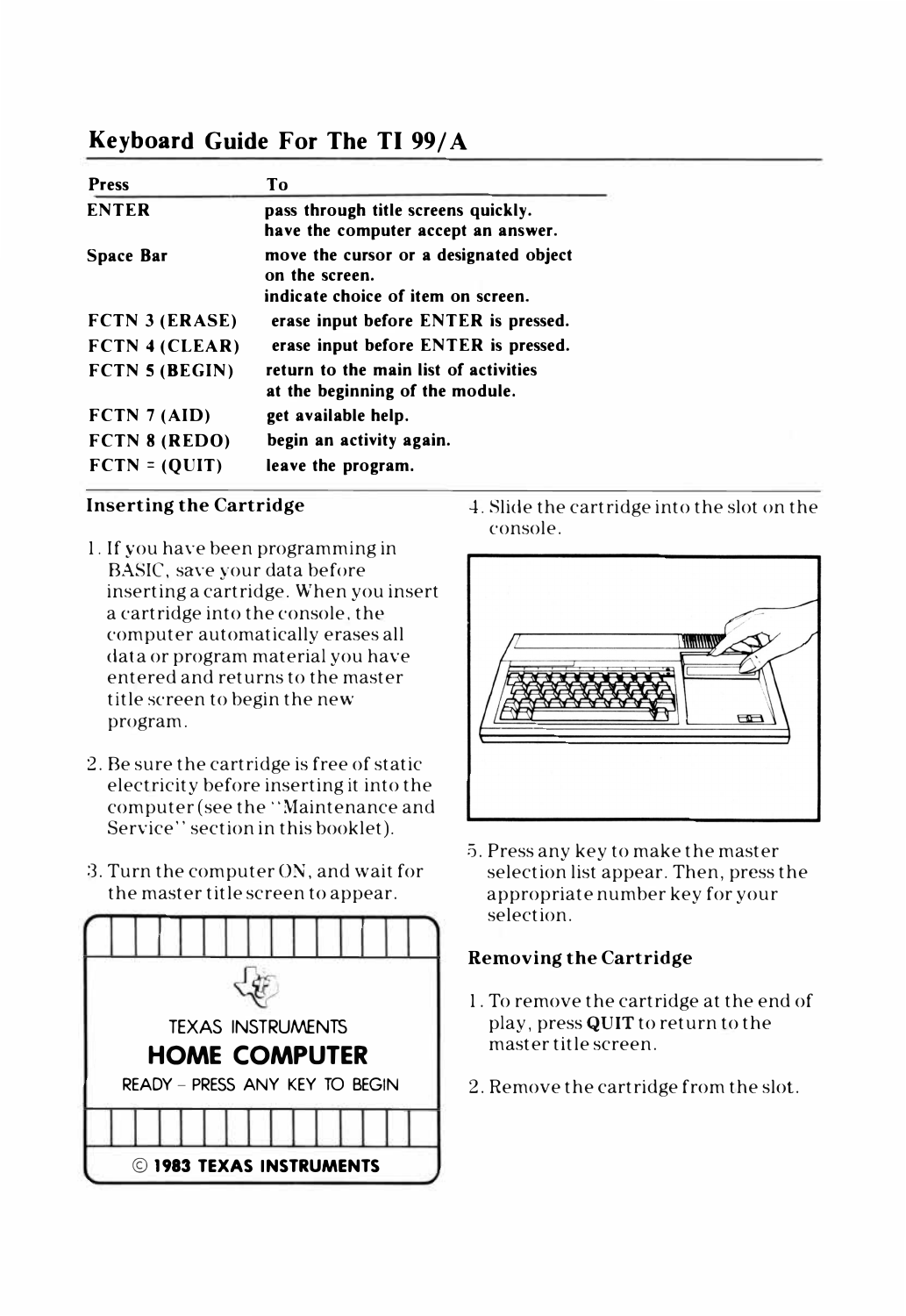**Cartridges are durable devices, but they should be handled with the same care you would give any other piece of software media. Information concerning use and service can be found in your** *User's Reference Guide.* 

#### **Caring for the Cartridge**

Keep the cartridge clean and dry.

**Caution:** The contents of a cartridge can be damaged by static electricity discharges.

Static electricity buildups are more likely to occur when the humidity of the air is low (during winter and in areas with dry climates). To avoid damaging the cartridge, touch any metal object (a doorknob, a desklamp, etc.) before handling it.

If static electricity is a problem where you live, you may want to buy a special carpet treatment that reduces static buildup. These preparations are usually available from hardware and office supply dealers.

#### **In Case of Difficulty**

If the cartridge programs do not appear to be operating properly, return to the master title screen by pressing **QUIT.**  Withdraw the cartridge, align it with the cartridge opening, and carefully reinsert it. Then press any key to make the master selection screen appear. **(Note:** In some instances, it may be necessary to turn the computer off, wait several seconds, and then turn it on again.)

If the cartridge is removed from the slot while the cartridge contents are being used, the computer may behave erratically. To restore the computer to normal operation, turn the computer off and wait a few seconds. Then, reinsert the cartridge and turn the computer on again.